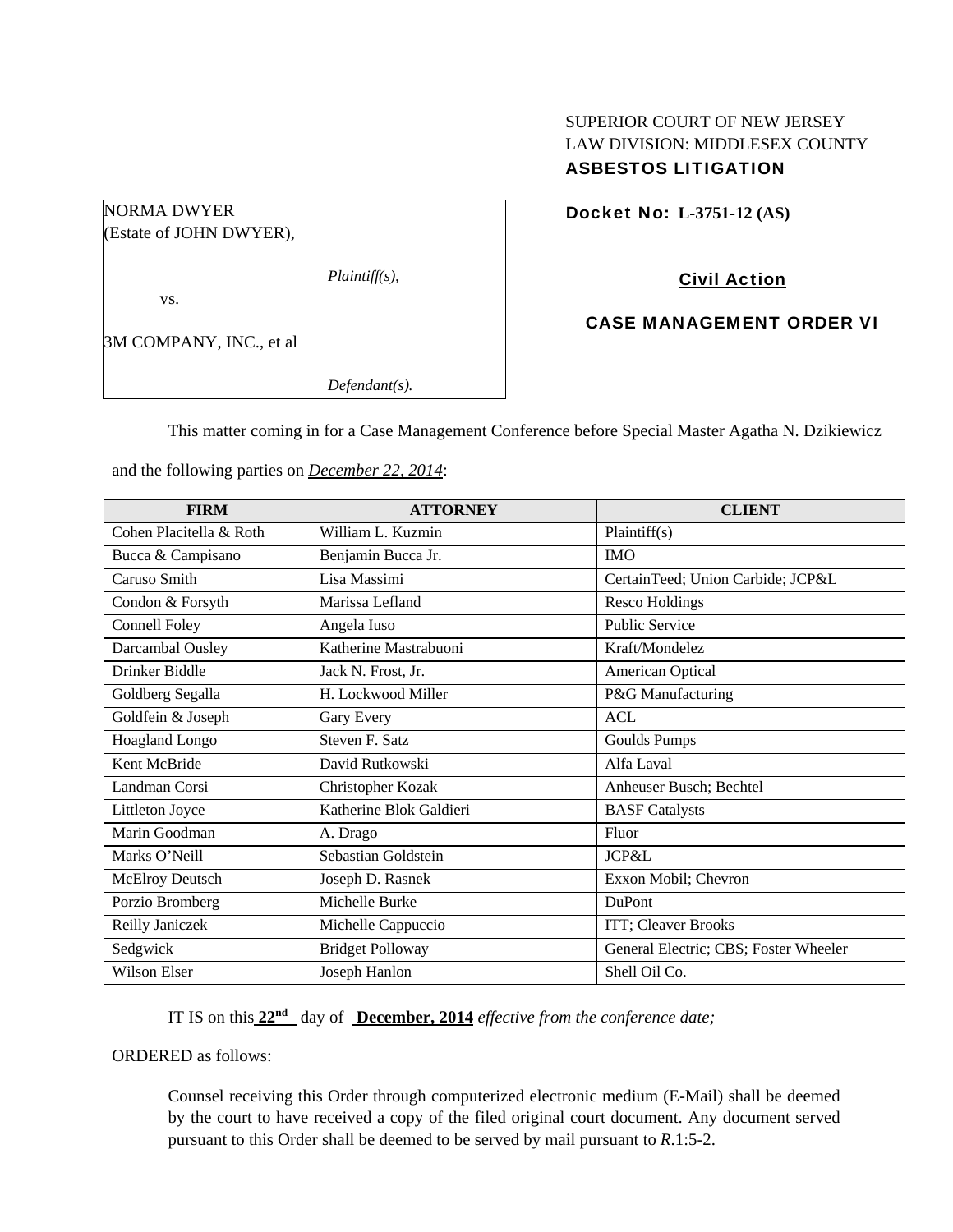# **DISCOVERY**

- April 30, 2015 Fact discovery, including depositions, shall be completed by this date. Plaintiff's counsel shall contact the Special Master within one week of this deadline if all fact discovery is not completed.
- April 30, 2015 Depositions of corporate representatives shall be completed by this date.

## **EARLY SETTLEMENT**

| January 16, 2015 | The settlement conference previously scheduled on this date is <b>CANCELLED</b> .         |
|------------------|-------------------------------------------------------------------------------------------|
| May 6, 2015      | The settlement conference previously scheduled on this date is <b>CANCELLED</b> .         |
| May 8, 2015      | Settlement demands shall be served on all counsel and the Special Master by this<br>date. |

## **SUMMARY JUDGMENT MOTION PRACTICE**

- May 29, 2015 Summary judgment motions shall be filed no later than this date.
- June 26, 2015 Last return date for summary judgment motions.

## **MEDICAL DEFENSE**

July 31, 2015 Defendants shall identify its medical experts and serve medical expert reports, if any, by this date.

#### **LIABILITY EXPERT REPORTS**

- April 30, 2015 Plaintiff shall identify its liability experts and serve liability expert reports or a certified expert statement by this date or waive any opportunity to rely on liability expert testimony.
- July 31, 2015 Defendants shall identify its liability experts and serve liability expert reports, if any, by this date or waive any opportunity to rely on liability expert testimony.
- August 31, 2015 Plaintiff shall identify its rebuttal liability experts and serve rebuttal liability expert reports, if any, by this date.

#### **ECONOMIST EXPERT REPORTS**

- July 31, 2015 Plaintiff shall identify its expert economists and serve expert economist report(s), if any, by this date or waive any opportunity to rely on economic expert testimony.
- August 31, 2015 Defendants shall identify its expert economists and serve expert economist report(s), if any, by this date or waive any opportunity to rely on economic expert testimony.

\_\_\_\_\_\_\_\_\_\_\_\_\_\_\_\_\_\_\_\_\_\_\_\_\_\_\_\_\_\_\_\_\_\_\_\_\_\_\_\_\_\_\_\_\_\_\_\_\_\_\_\_\_\_\_\_\_\_\_\_\_\_\_\_\_\_\_\_\_\_\_\_\_\_\_\_\_\_\_\_\_\_\_\_\_\_\_\_\_\_\_\_\_\_\_\_\_\_\_\_\_\_\_\_\_\_\_\_\_\_